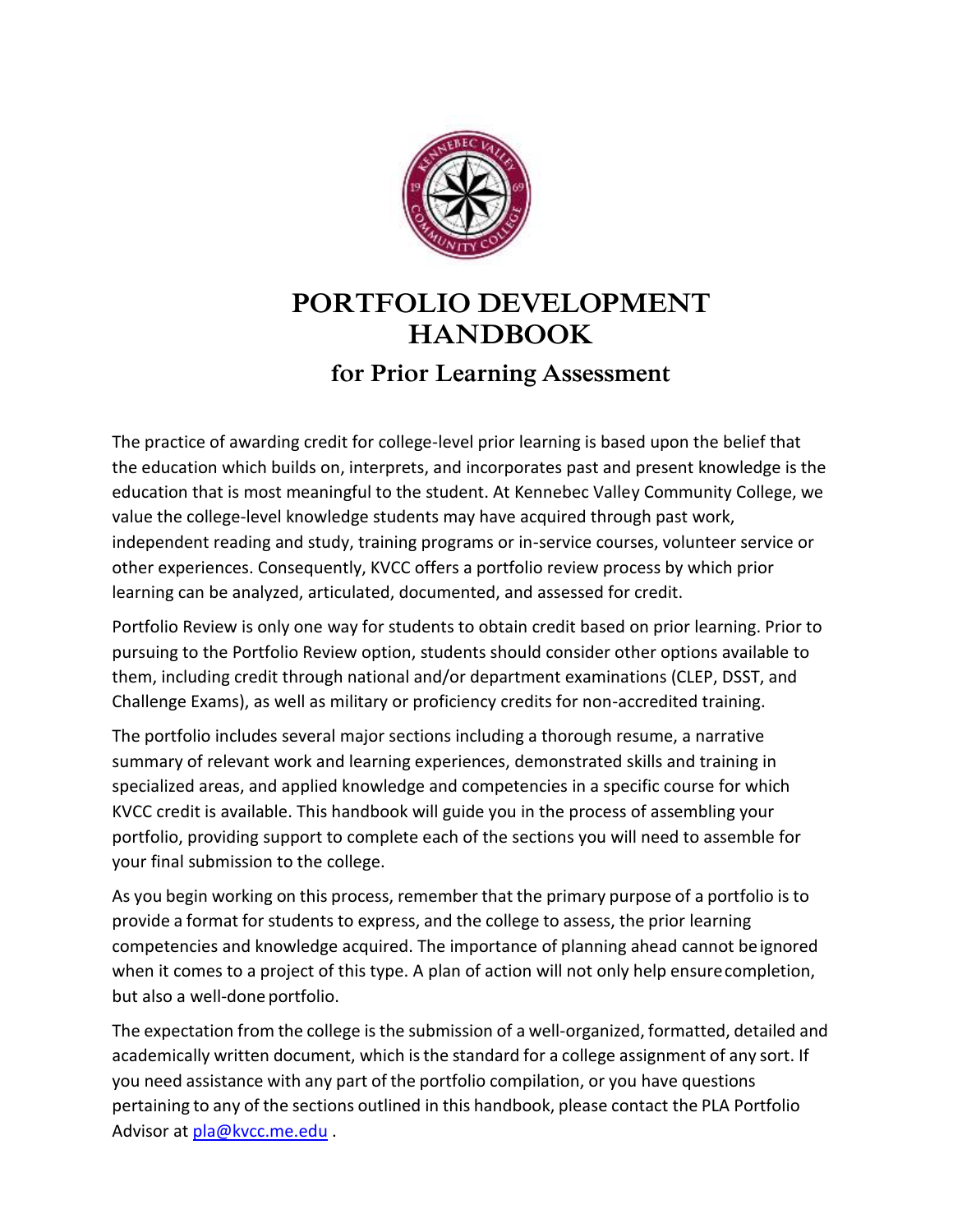## **Table of Contents**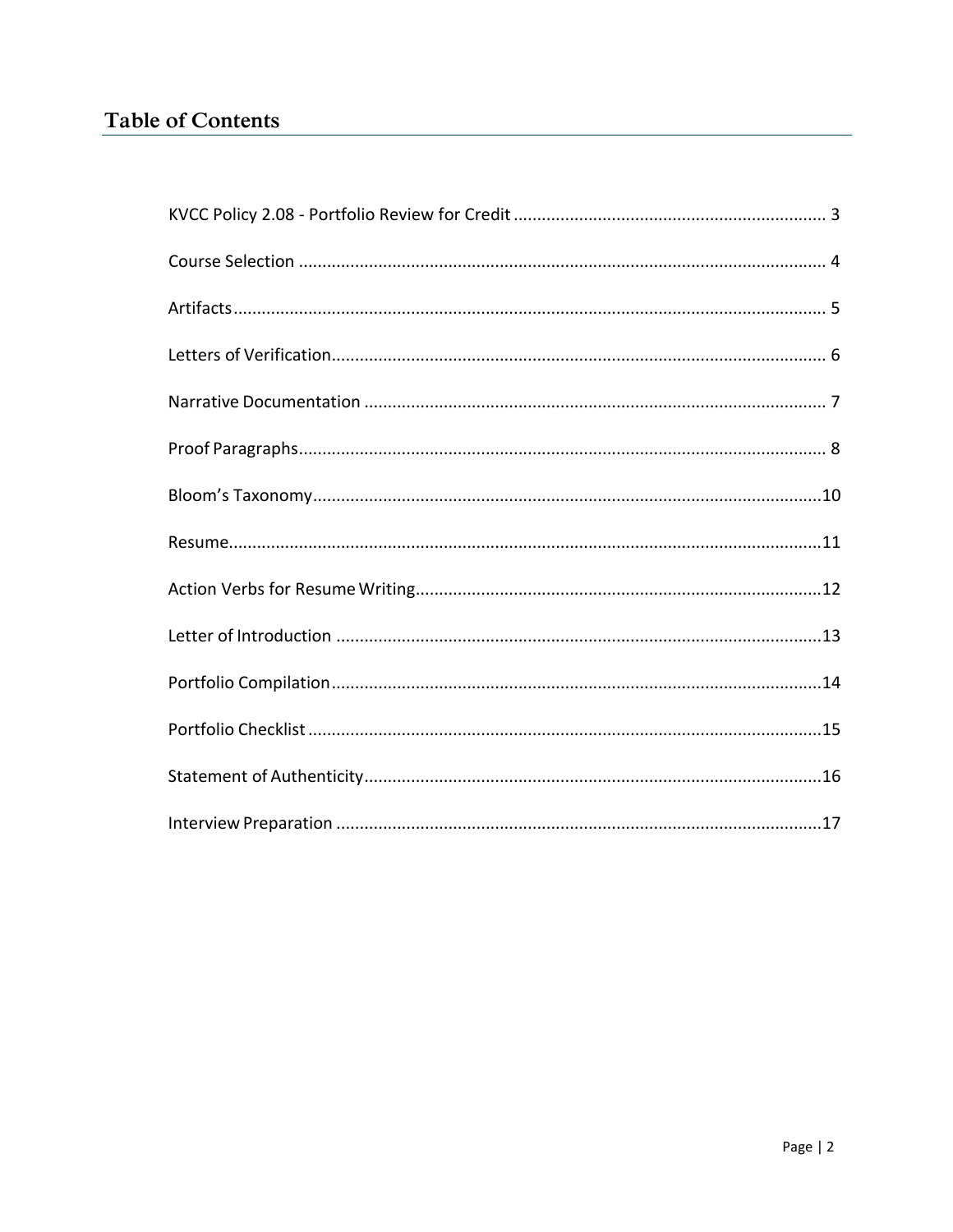The portfolio review process, a form of Prior Learning Assessment (PLA), is one option that a student may select to obtain credit for college-level knowledge acquired through past work, independent reading and study, training programs or in-service courses, volunteer service or other experiences. The portfolio is a written presentation plus pieces of evidence, assembled and submitted for assessment of college-level learning equivalent to specific course/content area elective learning outcomes. Credit may be awarded for learning that has a balance between theory and practical application. Prior to pursuing to the Portfolio Review option, students should consider other options available to them, including credit through national and/or department examinations, as well as military or proficiency credits for nonaccredited training. Students may refer to the KVCC's Portfolio Development Handbook, available on the website, for detailed instructions.

#### **Student Eligibility**

- Students will be matriculated in one of the College's degree programs.
- Students will have a requirement(s) in their academic programs, to which prior learning credits could apply.
- The student has significant prior learning and none of the PLA methods listed in Policy 2.XX can help demonstrate the learning for College credit.
- The student must show proof of college-level writing credit or be concurrently enrolled in college writing, prior to preparing any portfolio for credit.

#### **Fees**

• \$125 per Portfolio attempted (\$100 reviewer remuneration, \$25 administrative processing)

#### **Submission Requirements**

- *Request for Prior Learning Assessment* form
- Cover Page (include your name, address, phone number and email address)
- Letter of introduction
- Resume
- KVCC Course syllabus
- Narrative to include proof paragraphs, explanations of how the student has met each course objective on the syllabus
- Artifacts to support your assertions in your proof paragraphs and to help demonstrate the application of your knowledge or competencies.
- Signed *Statement of Authenticity* form
- Submit of the complete portfolio(s) to Academic Affairs for review

#### **Award of Credit**

- The award of PLA Portfolio credit is dependent on relevancy to courses in the degree program; including general education, major and elective courses.
- A Portfolio is reviewed by a subject matter expert, using the Maine Community College System portfolio review rubric. A recommendation for credit/no credit is based on the student showing narrative and evidence of learning outcomes that would constitute a grade level of C or better for the course.
- Submitting a PLA Portfolio does not guarantee credit award. Students wishing to appeal a PLA credit award/denial may do so via the College's academic appeals policy and procedure.
- The student will receive notification of the credit award within days from the Registrar's Office.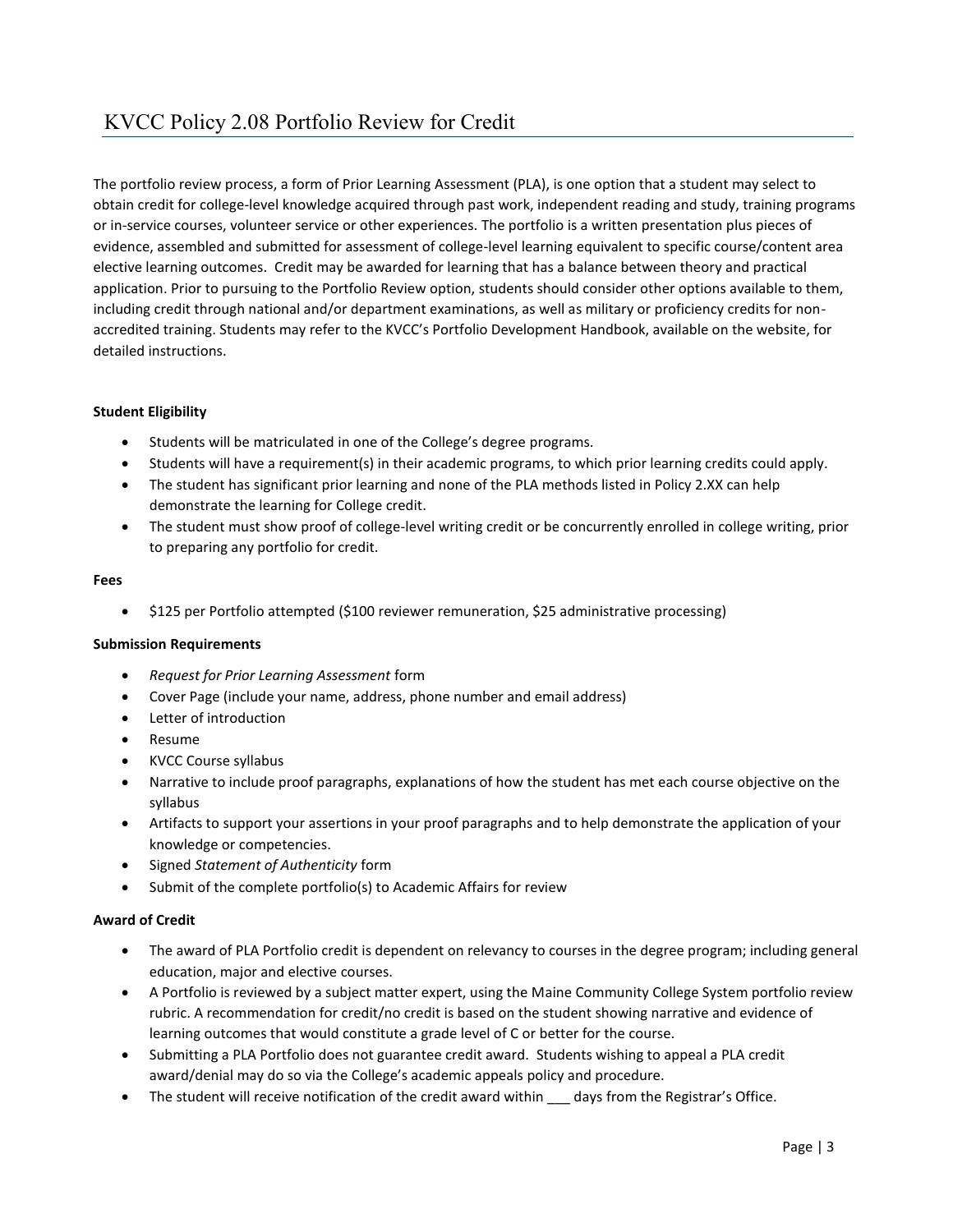<span id="page-3-0"></span>In order to make sure that developing a portfolio for credit is a worthwhile endeavor, you have to do some research and make some decisions. The course(s) you choose for your portfolio must be part of your degree program. (Students enrolled in eitherCareer Studies or Trade and Technical Occupations should work closely with the Portfolio Advisor to understand their expanded options.)

- 1. Confirm your program of study and year ofmatriculation.
- 2. Review the course requirements for your program.
- 3. Read the current course descriptions in the catalog for the courses in which you believe you have already attained college-levelunderstanding.
- 4. After reading the course descriptions, choose the course(s) you would like to further research.
- 5. Work with the Portfolio Advisor to obtain the course outlines that you are interested in pursuing.
- 6. Each course outline contains course objectives. Review theseobjectives thoroughly, asthese are the objectives you will seek to prove your attainment of college-level learning and competencies in through the narrative documentation/proof paragraphs.

The catalog and course descriptions can be found on the KVCC website.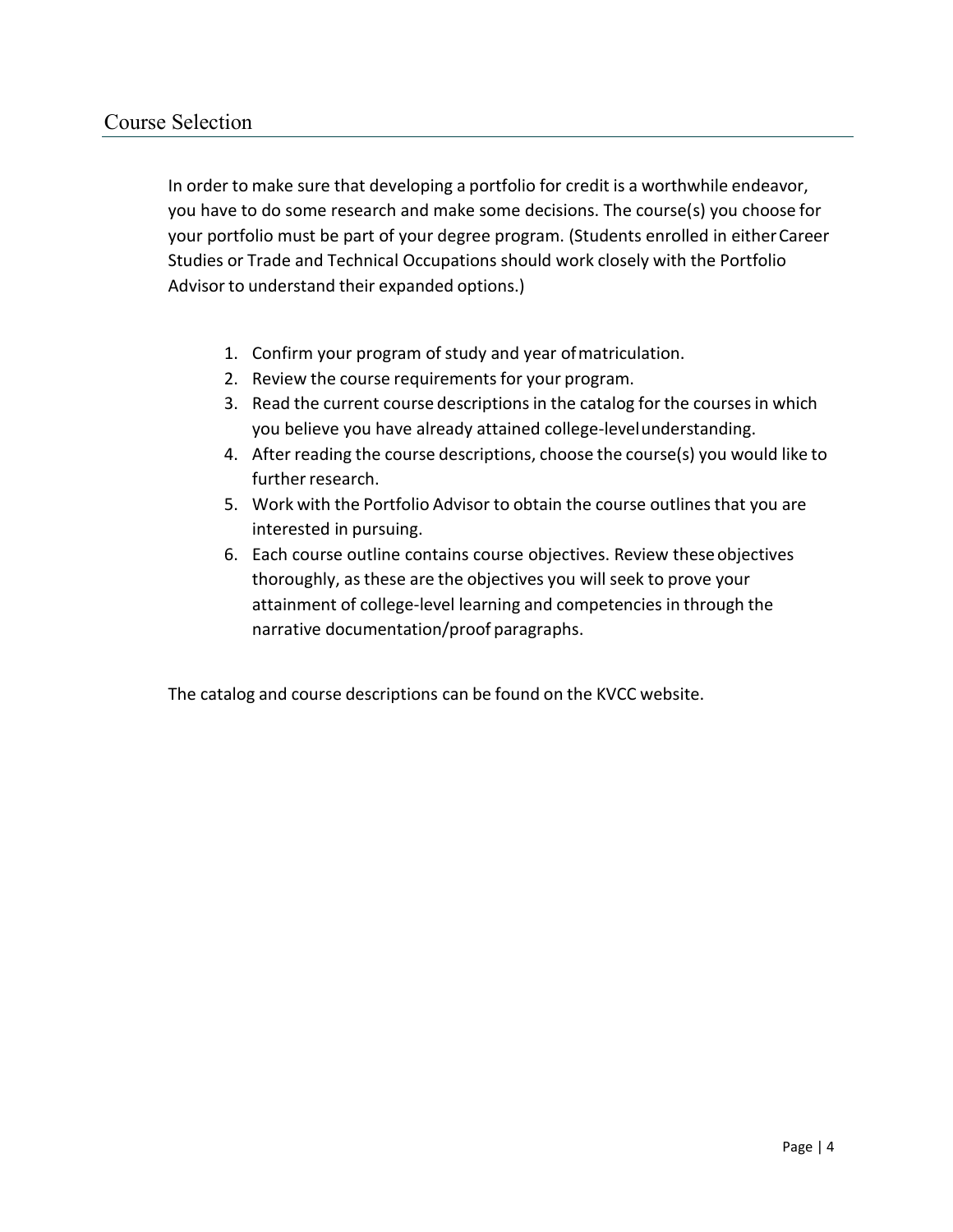### **Artifacts**

<span id="page-4-0"></span>Now that you have selected the course(s) you believe your prior learning is strong enough in, and you have read the related course objectives, you can begin looking at what you will need for artifacts. These artifacts should help support your assertionsin your proof paragraphs and help demonstrate the application of your knowledge or competencies.

### *Collect Artifacts*

Take some time to locate every document that you currently have in your possession that you can use as an artifact.

Some examples include:

- training certificates
- training outlines, handouts, etc.
- award certificates
- award plaques
- certificates of recognition
- letters of appreciation (for work performance/community service projects)
- job descriptions
- work performance evaluations
- work project descriptions or assignments
- samples of completed work projects (flow charts, graphs, web pages, written procedures, training manuals, presentations, graphic designs, spreadsheets, etc.)
- photographs of completed projects (such as machinery,etc.)
- and many more...

### *Request Artifacts*

In addition, to the items listed above, you may request copies of projects that demonstrate your skills, job descriptions, etc. from former employers, as well as, a copy of your employment file from the personnel department. Make your request in writing, keeping a copy for yourself. Include information about why you are making the request and ask for it by a certain date, normally within 2 weeks.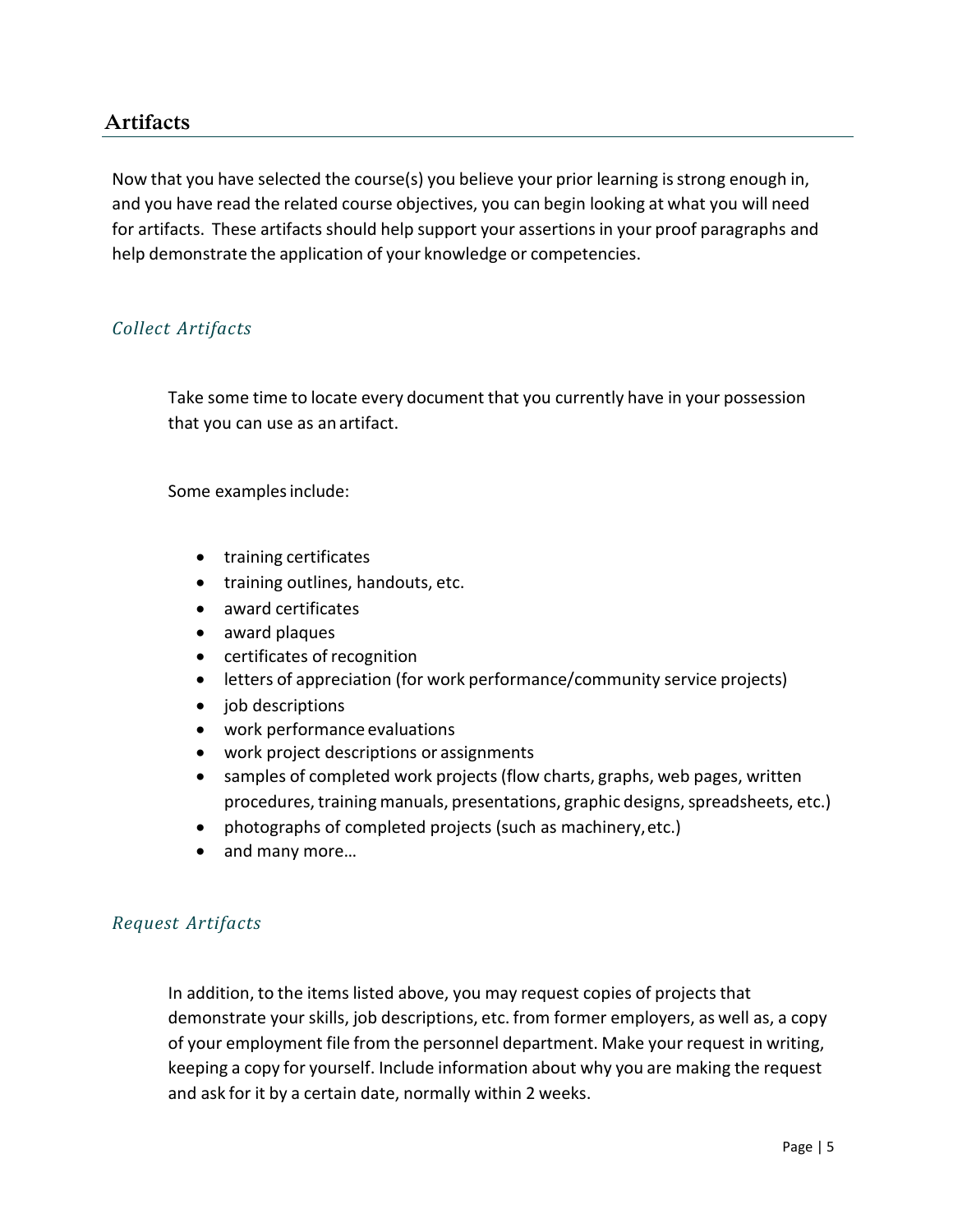### *Organize Your Artifacts*

As you collect your artifacts, you must find a way to keep them organized. Refer to the course objectivesfor all of your courses, and decide what type of organizational method you want to use in your portfolio. If you will be using the same artifact for more than one course, you may want to set up your portfolio to have an artifact section. You can begin now by labeling each artifact as an appendix.

If your artifact seems to work with just one course's objectives, place your artifact with the objectives for that specific course, separated from the other courses. In this case, a file folder system may work better. Once you have a system for your artifacts, it is much easier to see what you need to request for letters of verification, etc. Be sure to label your artifacts clearly as you organize them, and in a manner that will be clear to the person reviewing yourportfolio.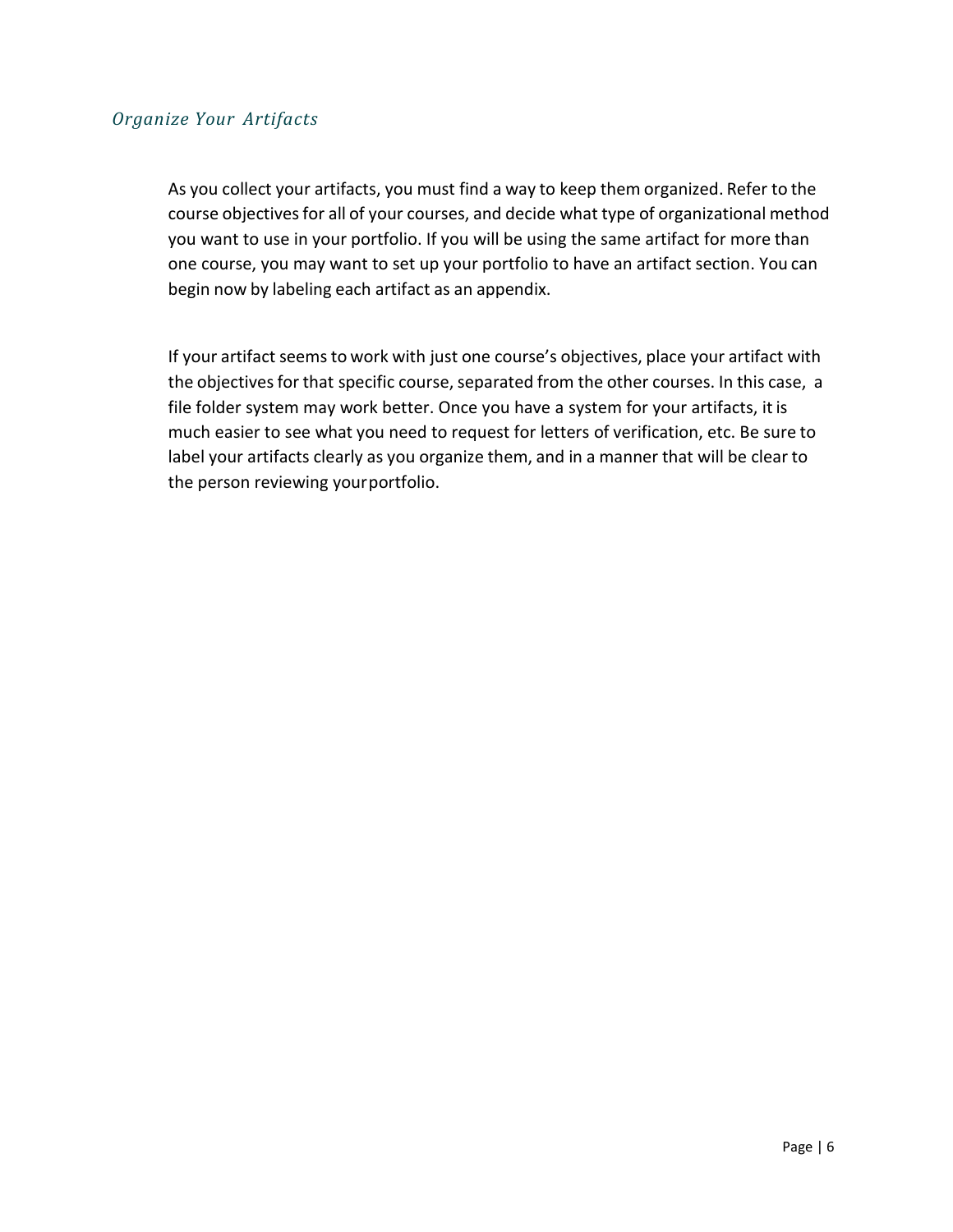## **Letters of Verification**

<span id="page-6-0"></span>A letter of verification is critical if you do not have many of the previously listed artifacts. This type of letter differs from a letter of recommendation in that it simply verifies what you have done. For instance, your former supervisor may have written a letter of recommendation for you to obtain your current job, which can be an artifact. However, this letter may not have mentioned a number of trainings you received, conferences you attended or responsibilities you were given over the course of your employment.

You may want to contact your former supervisor and request a letter of documentation that outlines skills and competencies you gained while working for them, that cannot be verified any other way. You may also ask community service organizations for thistype of letter if you have helped with fundraising or other projects. Perhaps you have served on a committee. Ask the chairperson to verify your participation and your responsibilities as related to that committee.

You must be specific in your request for this type of letter! Most people have not had the opportunity to write this type of letter. They are much more used to letters of recommendation. You will have to explain the difference between the types of letters, as well as, inform the person about which skills and competencies you need documented for your portfolio. Do not ask them to write everything; rather, have them fill in the gaps. Exhaust your collection of artifacts first. Then ask for whatever is still needed.

Use your imagination to come up with creative waysto authenticate your prior learning, particularly as it relates to the course objectives for whichever course(s) you are trying to "prove".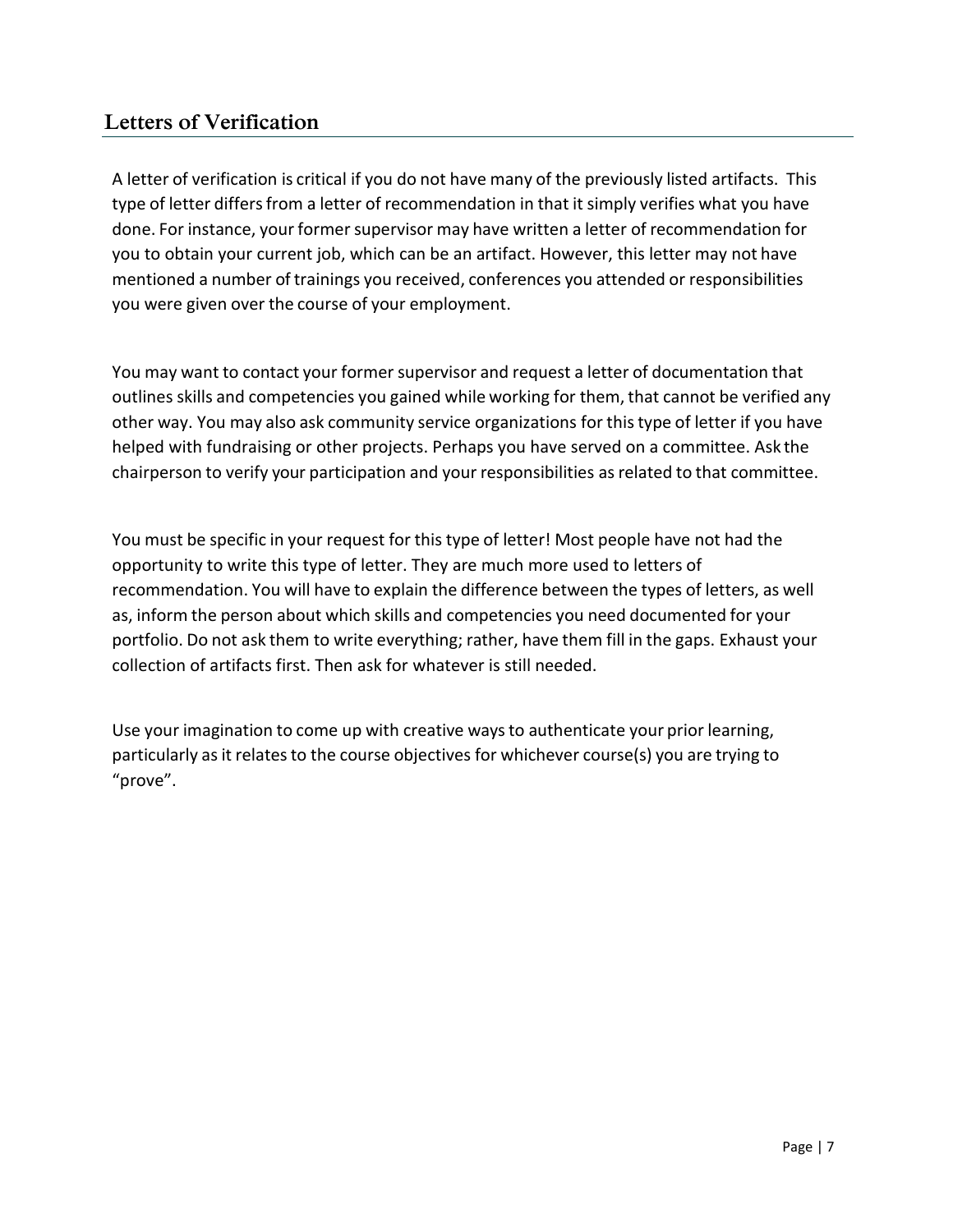## **Narrative Documentation**

<span id="page-7-0"></span>The writing section is the most difficult and time consuming part of the project. Each pieceof writing plays a significant part in your portfolio. The content of your writing and how you present yourself will affect your portfolio presentation. The reviewer does not know you personally, but they need to know you through your writing in order to make an informed decision about your credit award.

No matter which piece of writing you are working on, your goal isto present yourself as a college-level learner. Therefore, you must include college level writing! Remember the skills you learned in ENG 101, College Composition.

Please revise and edit your work. Academic and formal business writings require there to be no typographical or grammatical errors! Have a friend, family member, or instructor read your work for general errors and for paragraphs or sentences that seem out of place or do not make sense. Read your writing out loud to yourself – you may feel silly but it is a great strategy for really hearing what you have said. Use any spell-check or grammar-check functions in your word processing program aswell.

You will complete three or more major pieces of writing; the letter of introduction, the resume, and the proof paragraphs. You will write proof paragraphsfor every course objective that you are attempting to prove. It may be helpful to get your ideas down on paper in draft formfirst. Do not worry about perfect spelling, etc. as you draft. You can go back to what you have written and modify it later. Just start writing!

### *General Formatting Guidelines*

- 1. Portfolios must be presented in an academic and professionalmanner.
- 2. The written portions of the portfolio must be typed. Please use Times NewRoman 12–point font for narratives and 14-point for headings, as appropriate.
- 3. Each section of the portfolio needsto be separated with a divider to allow ease in evaluation.
- 4. As items in a portfolio may include originals, the college suggests only copies be submitted for evaluation.
- 5. Neat and organized portfolios are easier for reviewers to navigate.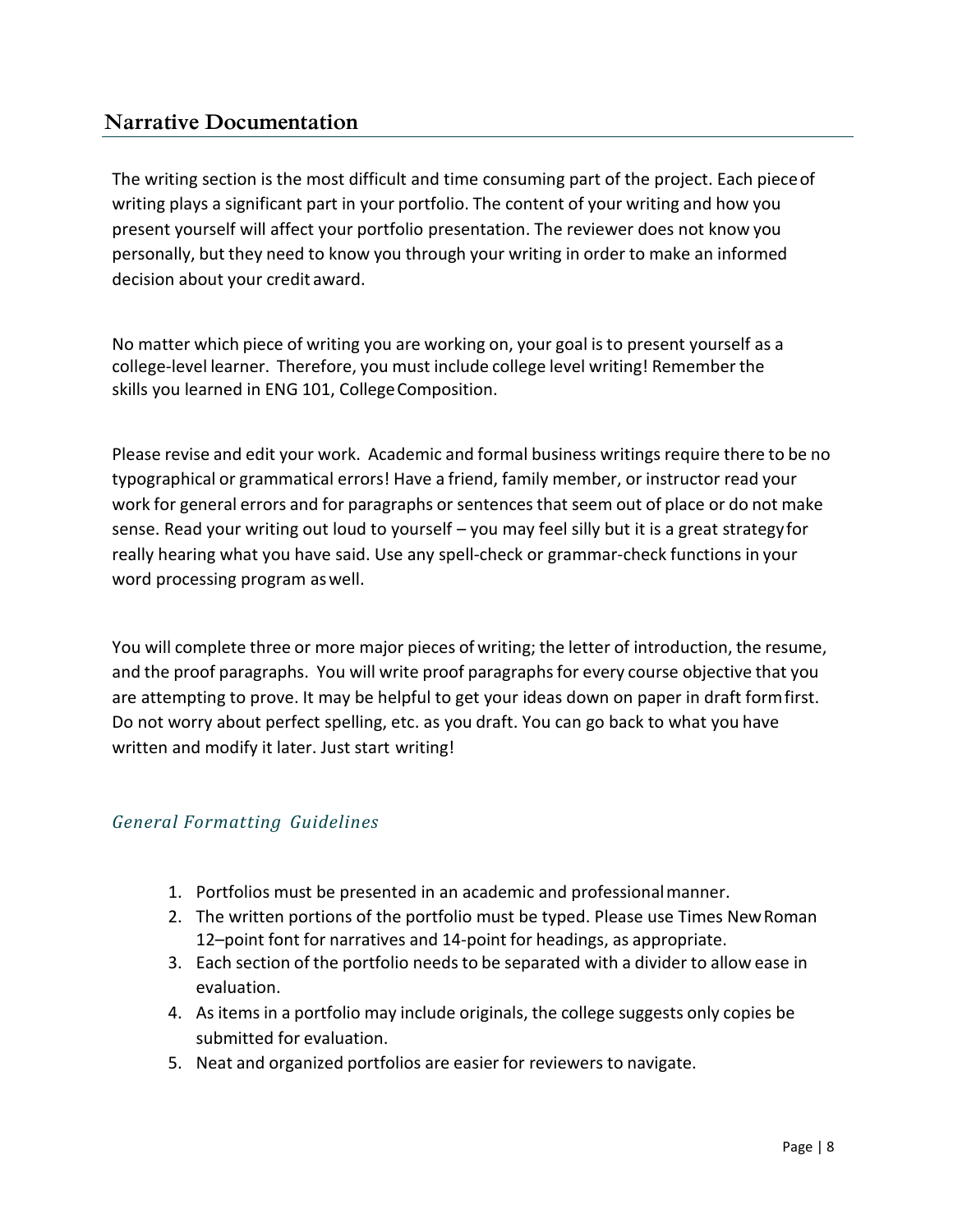## **Proof Paragraphs**

<span id="page-8-0"></span>Proof paragraphs are the writing you do to explain how you have met each objective of the course(s) you have chosen for your portfolio. Take a look at one of your course outlines and read the first objective for the course. Explain in writing what you did that meets that objective, then pick out an artifact that documents your work. If you can talk your way through the objectives for a course, then you can write about them.

Effective proof paragraphs are critical to your success in earning a credit award. You should plan to spend the majority of your time, energy and patience on this part of the project. Take one course at a time!

How you prove to the reviewer that you do not need to take a certain course is by writing about what you learned outside the classroom compared with what you would have learned if you had taken the actual course from an instructor at KVCC. This is why the course objectives are so important. If you met the objectives through work experience, you now need to put yourwork learning into the language of college learning. The languages are similar, but not exactly the same. Imagine that you are a translator – you translate work language and experiences sothat college personnel can understand what you mean. The course objectives are the bridge between these two worlds of communication, but it is your responsibility to ensure that the portfolio reviewer understands your interpretation of them.

Remember, your goal is to show college level learning, not just work experience. The way you do this isto write about what you learned! Reflection is a key component of higher education. Thinking and writing about your learning are considered higher thought processes and are associated with college level learning. In other words, you have not just done a job or completed a work-related task—you learned from your experience and can talk about it, as well as use it in othersituations.

### *Suggestions*

Although everyone's proof paragraphs may look different, each one should contain:

- A detailed explanation of how you have met the course objectives. Perhaps give an example of how you learned it, and later applied it to another project.
- Use terms from the course objective(s) to help explain what you did at work.
- At the end of the paragraphs, refer to the artifact(s) that supports your claim, such as "see appendix D".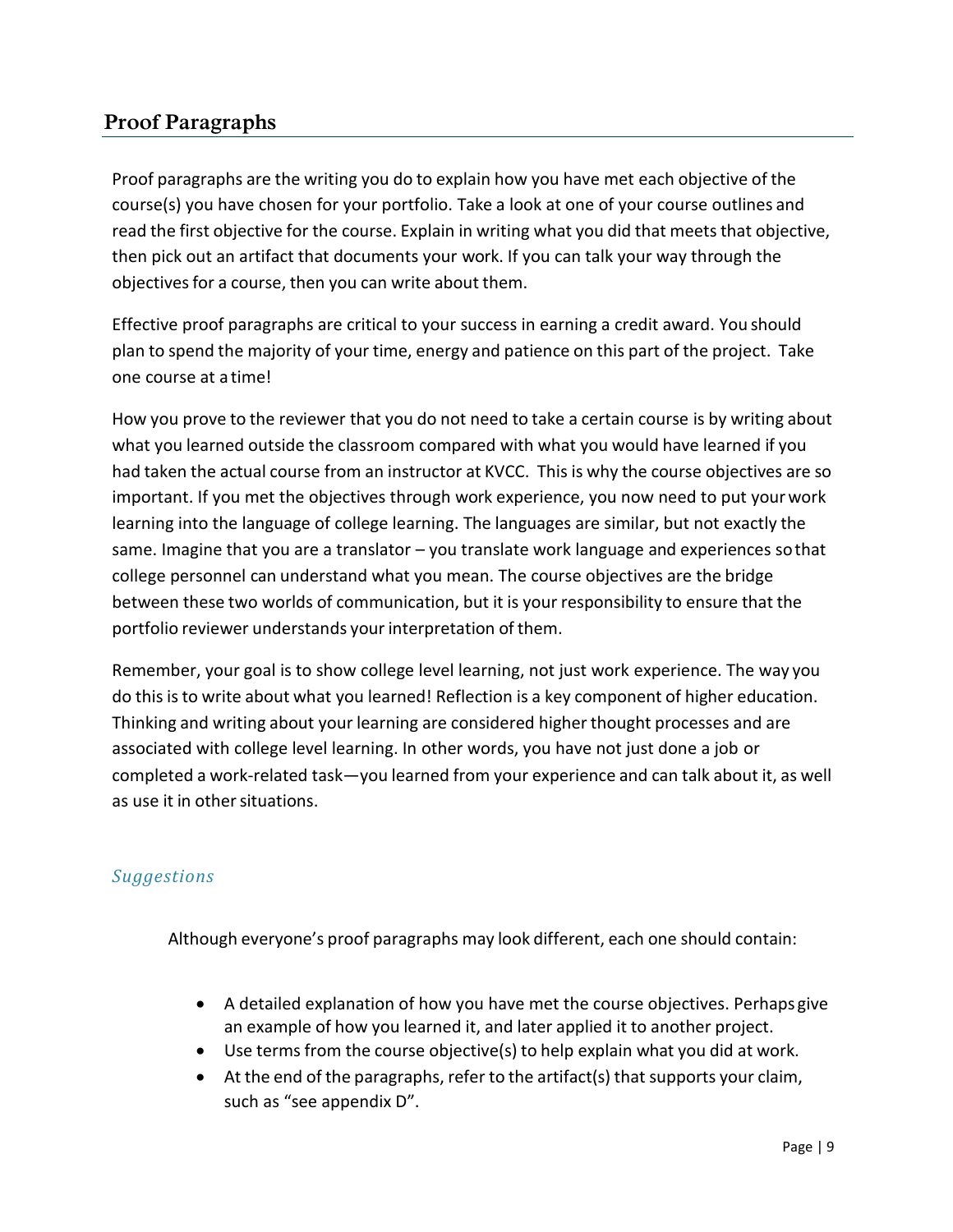- Paragraphs can be from 5 to 10 sentences long, but the purpose is to fully explain how you met the objective(s), not the number of sentences you write. Make a draft, then go back and edit.
- You may not be able to cover every single objective of every single course. If you have not met an objective, it does not mean that you won't get credit for the course. Acknowledge that you have not met one specifically, but explain how it compares with or fits in with what you have already done and learned.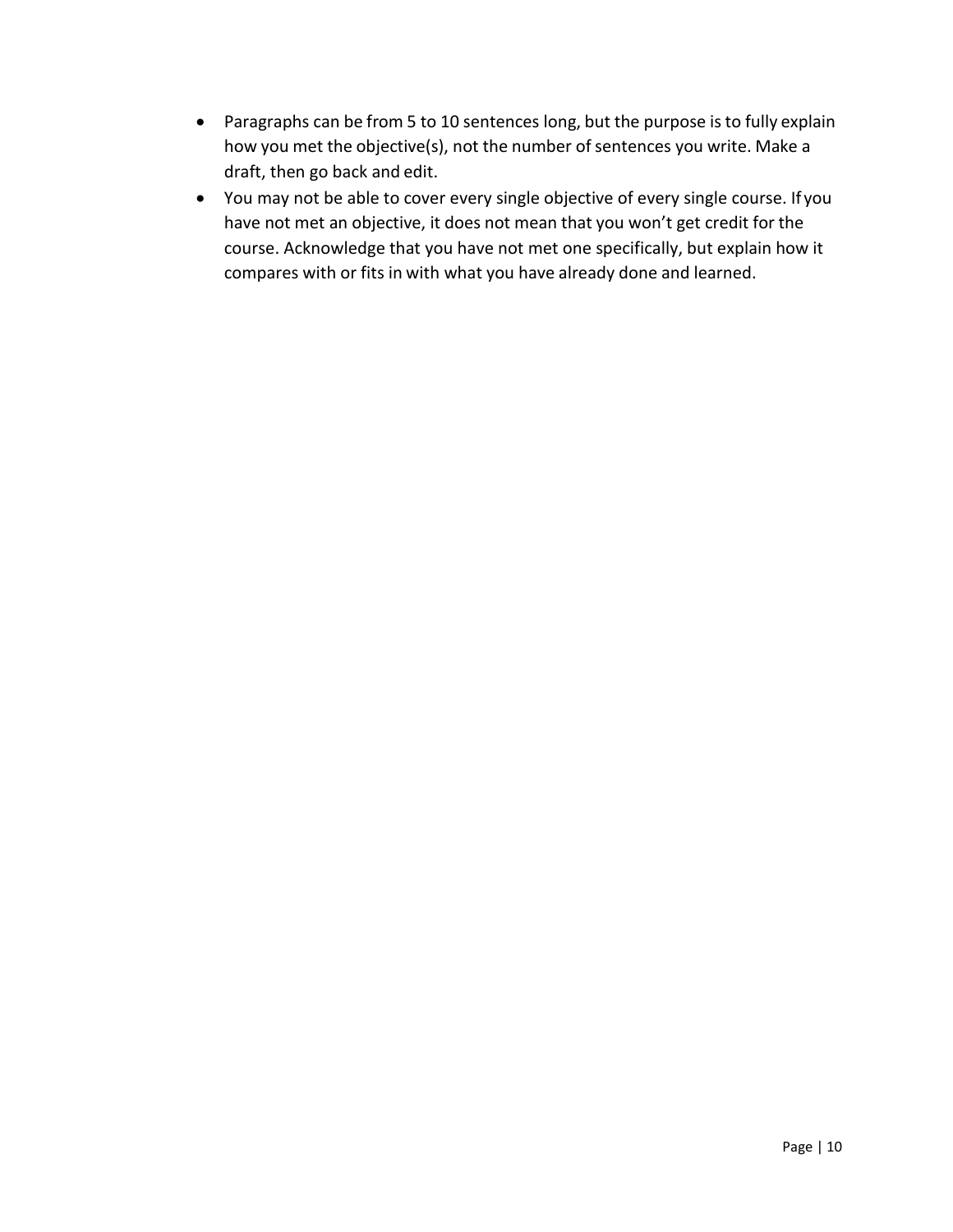## **Bloom's Taxonomy of Educational Objectives**

Consider Bloom's Taxonomy when writing your proof statements. Your proof statements should align or prove you have college-level learning that meets the course objectives.

Evaluate what you know and how you want to articulate it using Bloom's hierarchy of learning and verb lists. If a course objective requires 'analysis' of a topic it may help you to frame your argument utilizing verbsfrom #4 relating to 'analysis'.



*In 1956, Benjamin Bloom headed a group of educational psychologists who developed a classification of levels of intellectual behavior important in learning. Bloomfound that over 95% of the testquestions students encounter require themto think only at the lowest possible level...the recall of information.*

*Bloom identified six levels within the cognitive domain, from the simple recall or recognition of facts, asthe lowest level, through increasingly more complex and abstractmental levels, to the highest order which is classified as evaluation. Verb examples that representintellectual activity on each level are listedhere.*

- 1. **Knowledge**: arrange, define, duplicate, label, list, memorize, name, order, recognize, relate, recall, repeat, reproduce, and state.
- 2. **Comprehension**: classify, describe, discuss, explain, express, identify, indicate, locate, recognize, report, restate, review, select, and translate.
- 3. **Application**: apply, choose, demonstrate, dramatize, employ, illustrate, interpret, operate, practice, schedule, sketch, solve, use, and write.
- 4. **Analysis**: analyze, appraise, calculate, categorize, compare, contrast, criticize, differentiate, discriminate, distinguish, examine, experiment, question, and test.
- 5. **Synthesis**: arrange, assemble, collect, compose, construct, create, design, develop, formulate, manage, organize, plan, prepare, propose, set up, andwrite.
- 6. **Evaluation**: appraise, argue, assess, attach, choose compare, defend estimate, judge, predict, rate, core, select, support, value, and evaluate.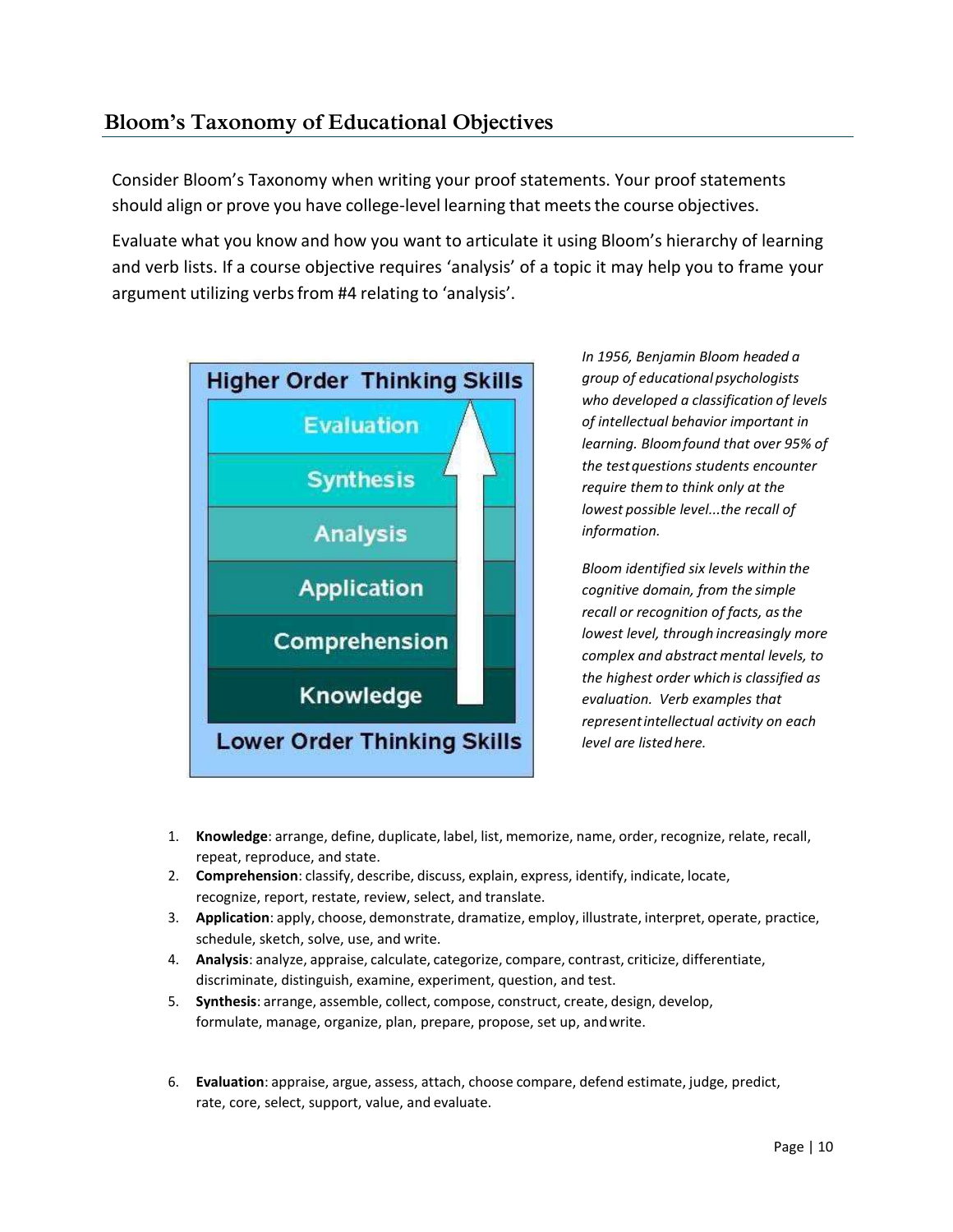### **Resume**

<span id="page-11-0"></span>If you have experiential learning that would make you eligible for prior learning credits, it is likely that you already have a resume documenting your years of work-related experience. Ifso, please take some time to review your information, check for any errors and compare your format with up-to-datetrends.

If you do not have a resume developed, now is the time to do so. Numerous resources are available online. Even word processing programs, such as Microsoft Word, have resume templates you can choose from to get started. You may also visit KVCC's library or yourlocal library to find current books on the topic. KVCC's Career & Transfer Services can also provide help developing and critiquing resumes.

### *Online Resources*

#### [www.theresumebuilder.com](http://www.theresumebuilder.com/)

<http://jobstar.org/tools/resume/yana24.php>

[www.sampleresumes.com](http://www.sampleresumes.com/) (click on the "Sample Resumes" on the left-hand pane)

[http://jobsearchtech.about.com/od/resumesandletters/tp/Resumes---Tips-and](http://jobsearchtech.about.com/od/resumesandletters/tp/Resumes---Tips-and-)samples.htm

### *Important Points*

- You cannot have any errors!
- Be consistent with formatting and do not get toofancy.
- Do not use "I" statements. Instead, use words from the *Resume Action Verbs* list.
- Use a bullet style format.
- Use reverse chronological order for work experience (most current job is listed first).
- Write more than one draft. Get your ideas down on paper. Then start organizing and formatting.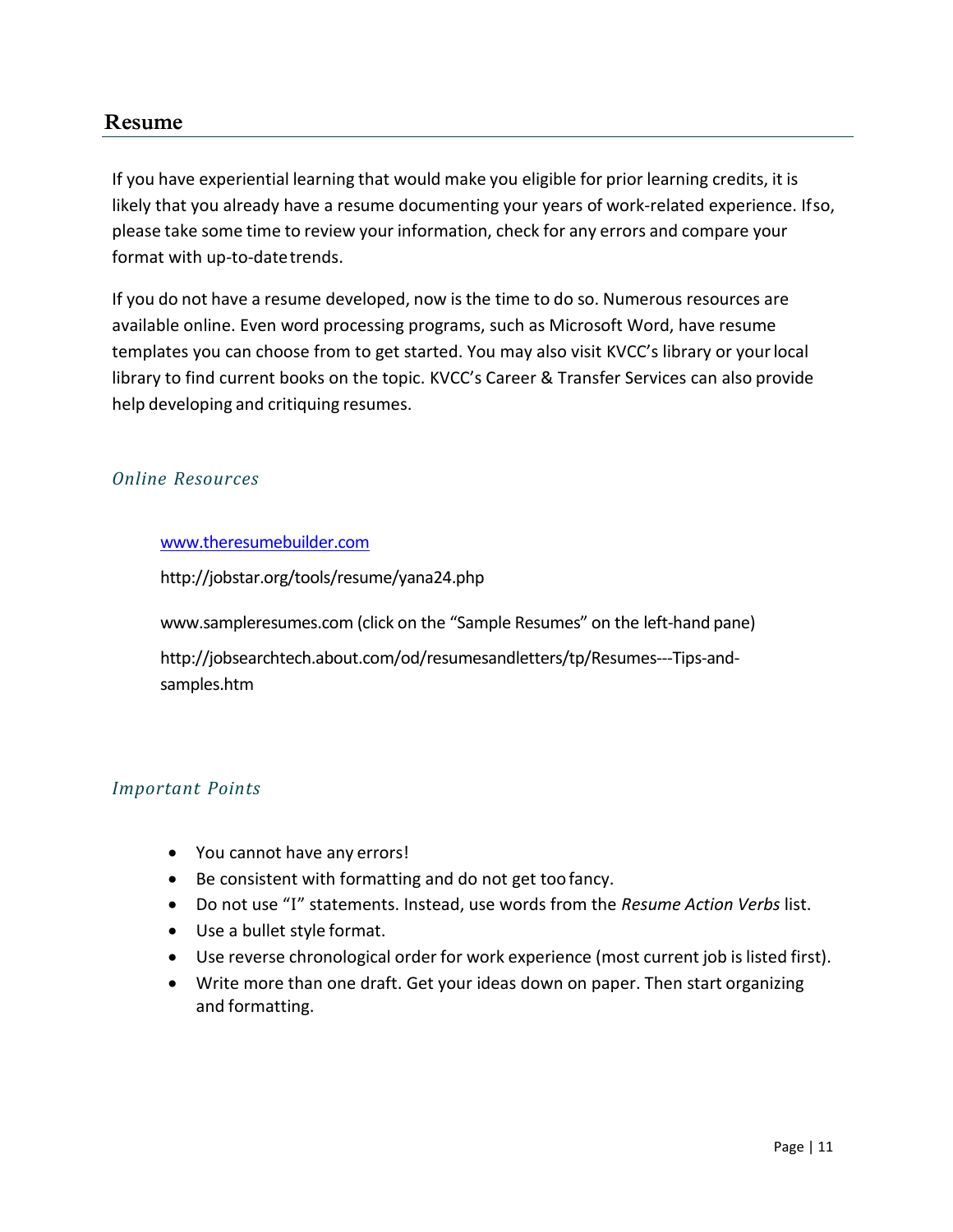#### <span id="page-12-0"></span>**DECISIONMAKING**

Accept Activate Approve Authorize Decide Render Required Solve Terminate Test **SUPERVISION ADMINISTRATION RESEARCH PLANNI** Adhere Assess Assign Counsel Define Delegate Demonstrate Develop Encourage Exercise Foster Manage Meet Participate Report Request Supervise **HELPING** Arrange Assist Contribute Counsel Give Guide Initiate Serve Solve

Adjudicate Analyze Anticipate Approve Direct Establish Evaluate Execute Manage Meet Organize Administer Engage Furnish Insure Justify Process Procure Purchase Receive Reclaim Reject Requisition Secure Ship Store **PERSONNEL** Appraise Discharge

Employ Handle Interview Promote Recruit Screen Seek Select Train

**MANAGEMENT**

**CHANGES** Activate

Compare Create Design Establish Improve Make Modify Stimulate Upgrade

**RESEARCH** Analyze Compile Define Determine Develop Evaluate Identify Investigate Prepare Propose Recommend Research Review

#### **PERSONNEL**

Appraise

Discharge Employ Handle Interview Promote Recruit Screen Seek Select Train

**PLANNING & CONTROL** Acquire Allocate Assume Control Extend Forecast Formulate Measure Monitor Plan Progress Schedule

#### **COMMUNICATION**

Contact Critique Declare Display Inform Interpret Issue Speak Testify Write

Cooperate Coordinate Negotiate Publicize

**EXTERNALACTIVITIES**

Represent Strengthen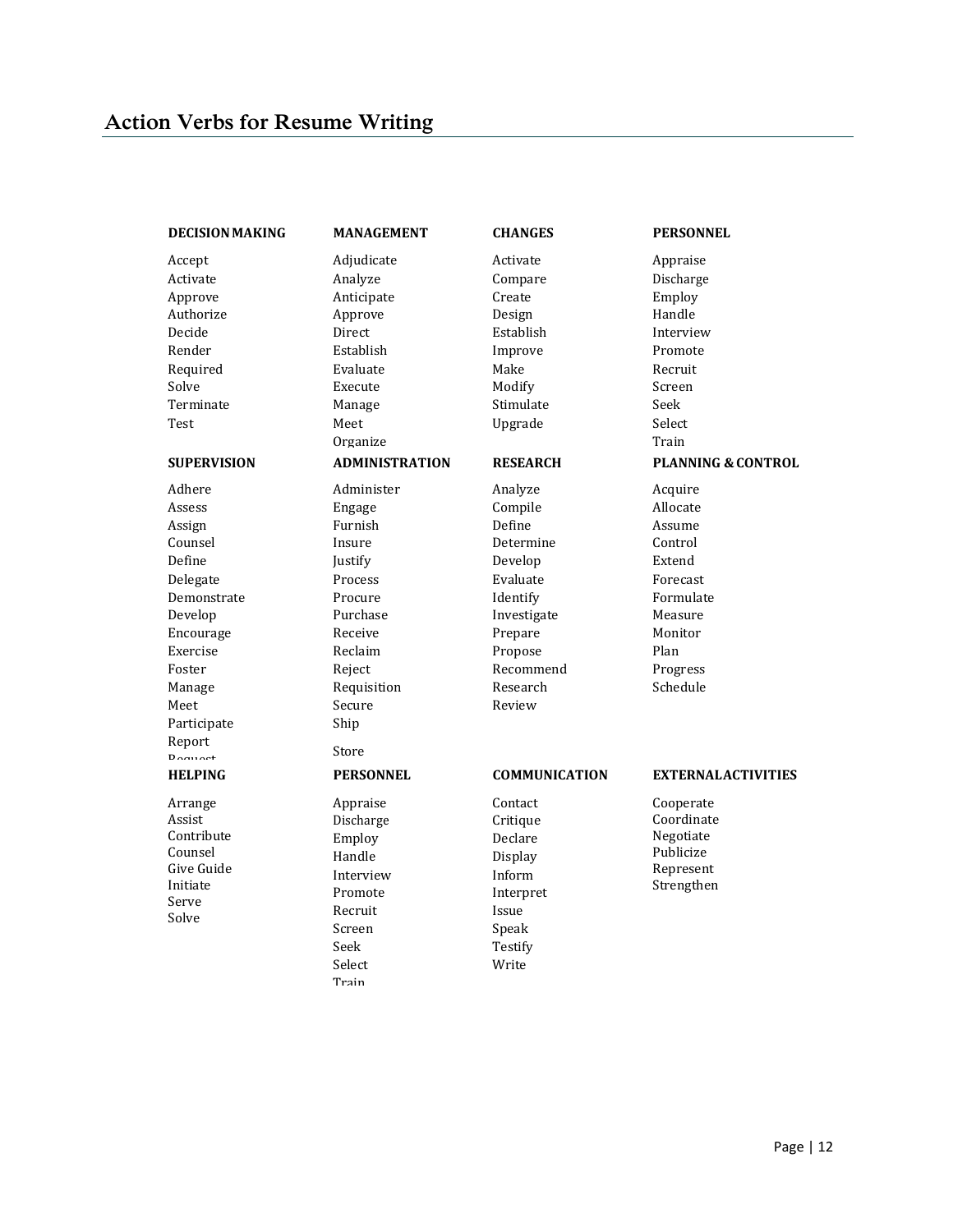## **Letter of Introduction**

<span id="page-13-0"></span>Your letter of introduction makes the first major impression on the portfolio reviewer, in terms of your professionalism and writing proficiency. The letter of introduction serves a few purposes: you introduce your portfolio; you inform the reviewer of your academic and professional goals; you identify which course(s) for which you are seeking credit; you describe what your portfolio contains and how it is set up; and you thank them for taking the time to review your materials.

This letter is a highly professional document and should be written in formal business format. If you are unfamiliar with this style, please take the time to research information on developing cover letters. You can find samples of business writing online. Once you have a sense of what this type of writing looks and sounds like, you can combine that knowledge with the expectations for this letter.

### *Suggestions*

- Your letter should be between one and two typed pages when formatted.
- Single space block-style paragraphs and double space between paragraphs.
- Use 12 point size and whatever professional font you used in your other writings.
- Get feedback on the content of your letter, revise it and edit for errors!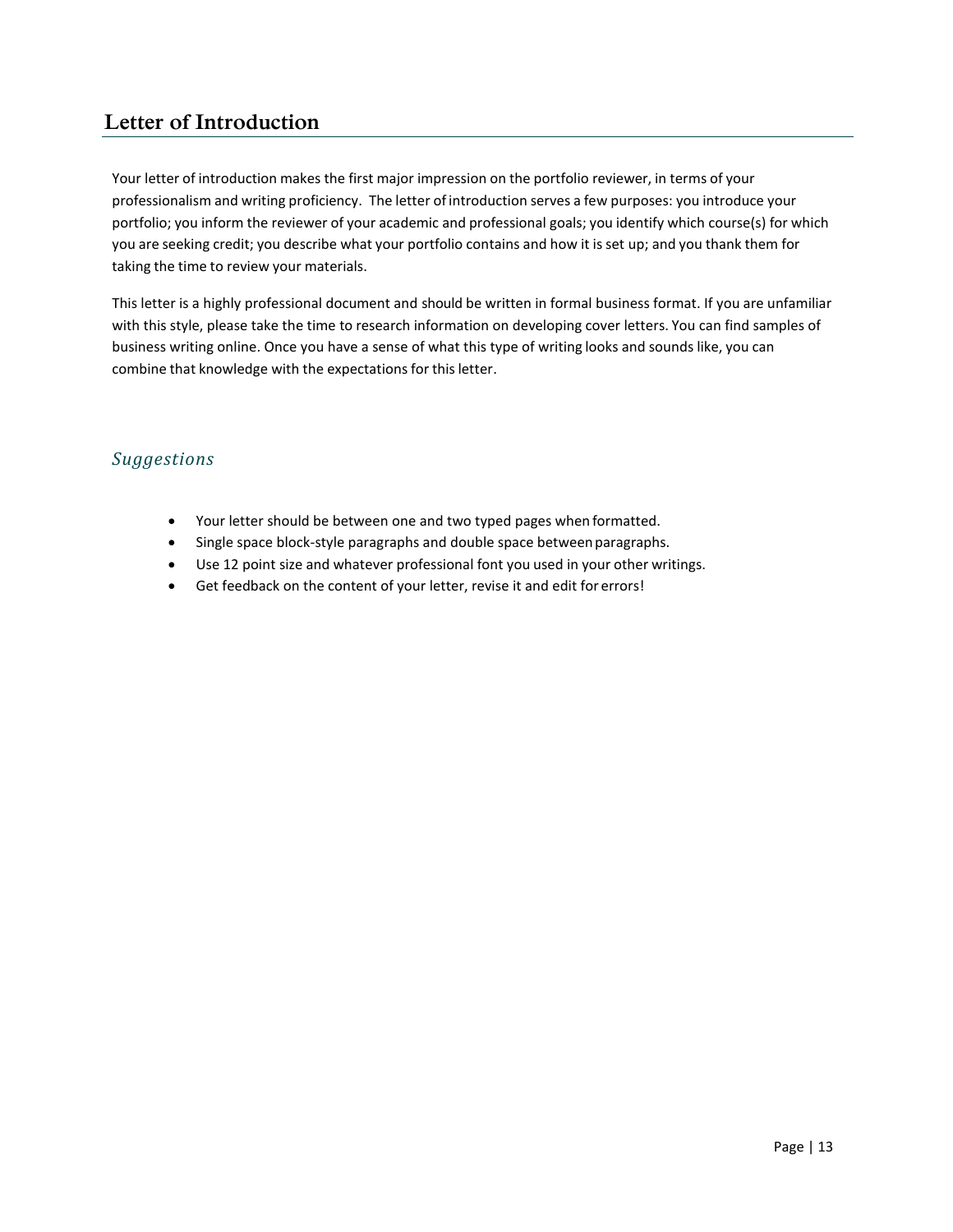## **Portfolio Compilation**

<span id="page-14-0"></span>You are ready to complete the final details of this project! After all of your hard work, keeping your focus now will ensure that you submit a polished product.

Now is the time to make sure that each section of your portfolio is complete. Create your divider pages (or tabs) and put your documents behind them properly. This process willhelp you identify if you have missed anything for each section. Follow the *Checklist,* actually checking items off as you go! Make sure you have not forgotten anything! Be sure to complete the signature page and put it in your portfolio. It contains your *Statement of Authenticity*, which means you certify that everything in your portfolio is true and belongs to you.

After you complete the checklist, take the time to read through your proof paragraphs and actually flip to your artifacts. This ensures that what you say in the proof paragraph matches the proper artifact. You may need to do some editing or rearranging to better your chances at being awarded credit.

Once you are completely satisfied that you have completed the portfolio, schedule a meeting with the PLA Portfolio Advisor to critique it and check for completeness. They maymake suggestions for revision that you would not have thought of, and any feedback is extremely valuable. They may also ask questions about the portfolio that will help you prepare forthe possibility of an interview with the faculty reviewer. Be sure to schedule approximately one hour and remember not leave your original portfolio behind!

After your portfolio has been critiqued, make any necessary changes and then have your original photocopied at least twice. You must submit two copies to Academic. The College will keep one copy of the portfolio and return the other to you with the credit decision.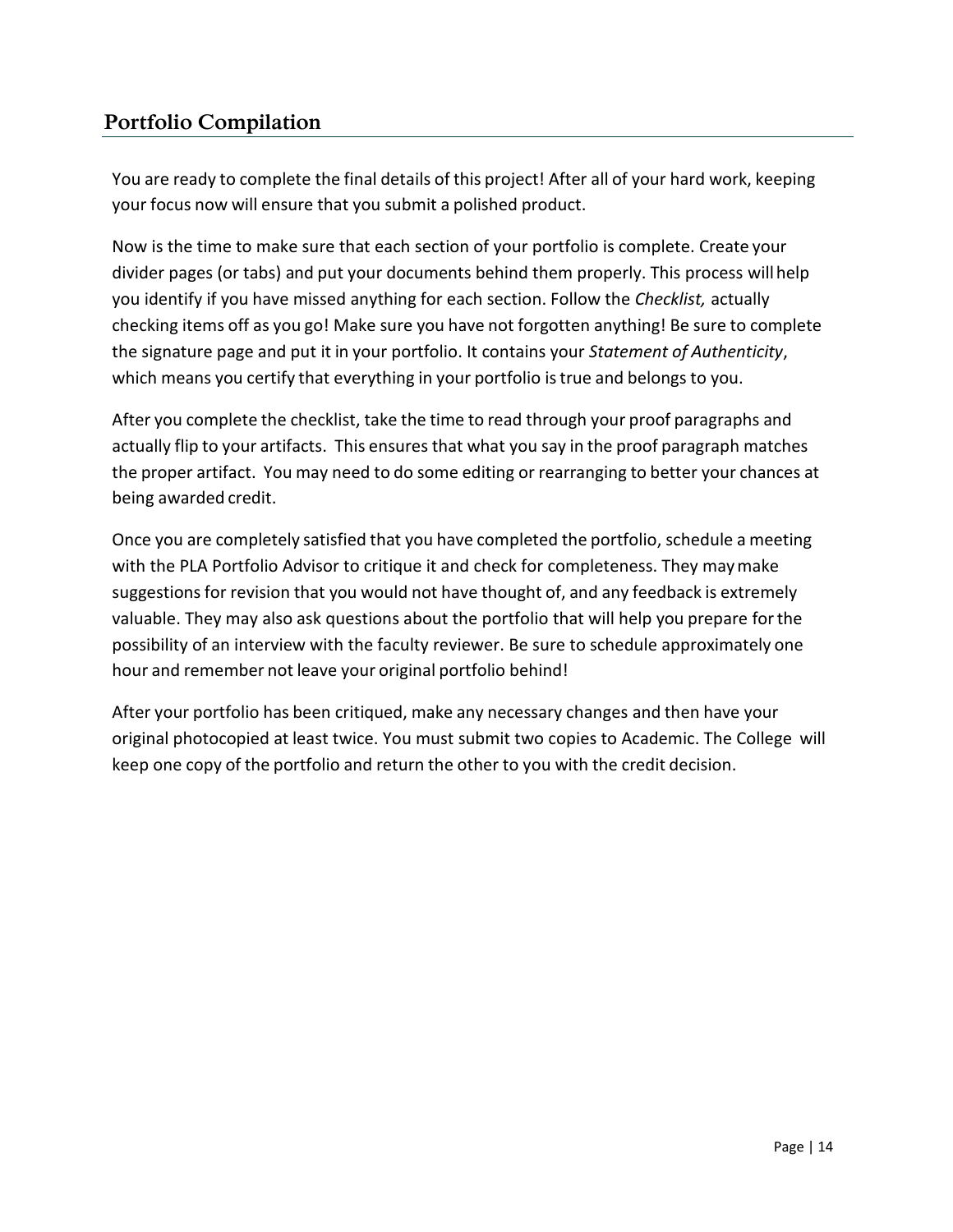### **Portfolio Checklist**

<span id="page-15-0"></span>If you organized your portfolio from the very beginning, this step should be very easy to complete. Please go through the following checklist page by page to ensure that nothing is missing from your portfolio prior to photocopying it.

- ❑ Copy of *Request for Prior Learning Assessment* form
- ❑ Cover Page (include your name, address, phone number and emailaddress)
- ❑ Table of Contents
- ❑ Divider Page or Tab (for Letter ofIntroduction)
- ❑ Actual Letter of Introduction
- ❑ Divider Page or Tab (for Resume)
- ❑ Actual Resume
- ❑ Divider Page or Tab (for Signature Page)
- ❑ Actual Signature Page
- ❑ Divider Page or Tab (for first course you willprove)
- ❑ KVCC official course objectives for this course (from department chair)
- ❑ Proof Paragraphs (one for each objective; refer to an artifact)
- ❑ Optional: The artifacts you refer to for this course can either go here, or you can have one section for artifacts at the end of the portfolio, called the appendices. Either way, make it easy for the reviewer to flip back and forth from your proof paragraphs to your artifacts!
- ❑ Divider Page or Tab (for second course you willprove)
- ❑ KVCC official course objectives for this course (from department chair)
- ❑ Proof Paragraphs (one for each objective; refer to an artifact)
- ❑ Artifacts
- ❑ Use the same set-up for as many courses as you are attempting toprove
- ❑ If necessary: Divider Page or Tab (for artifacts, if you use them thisway)
- ❑ Artifacts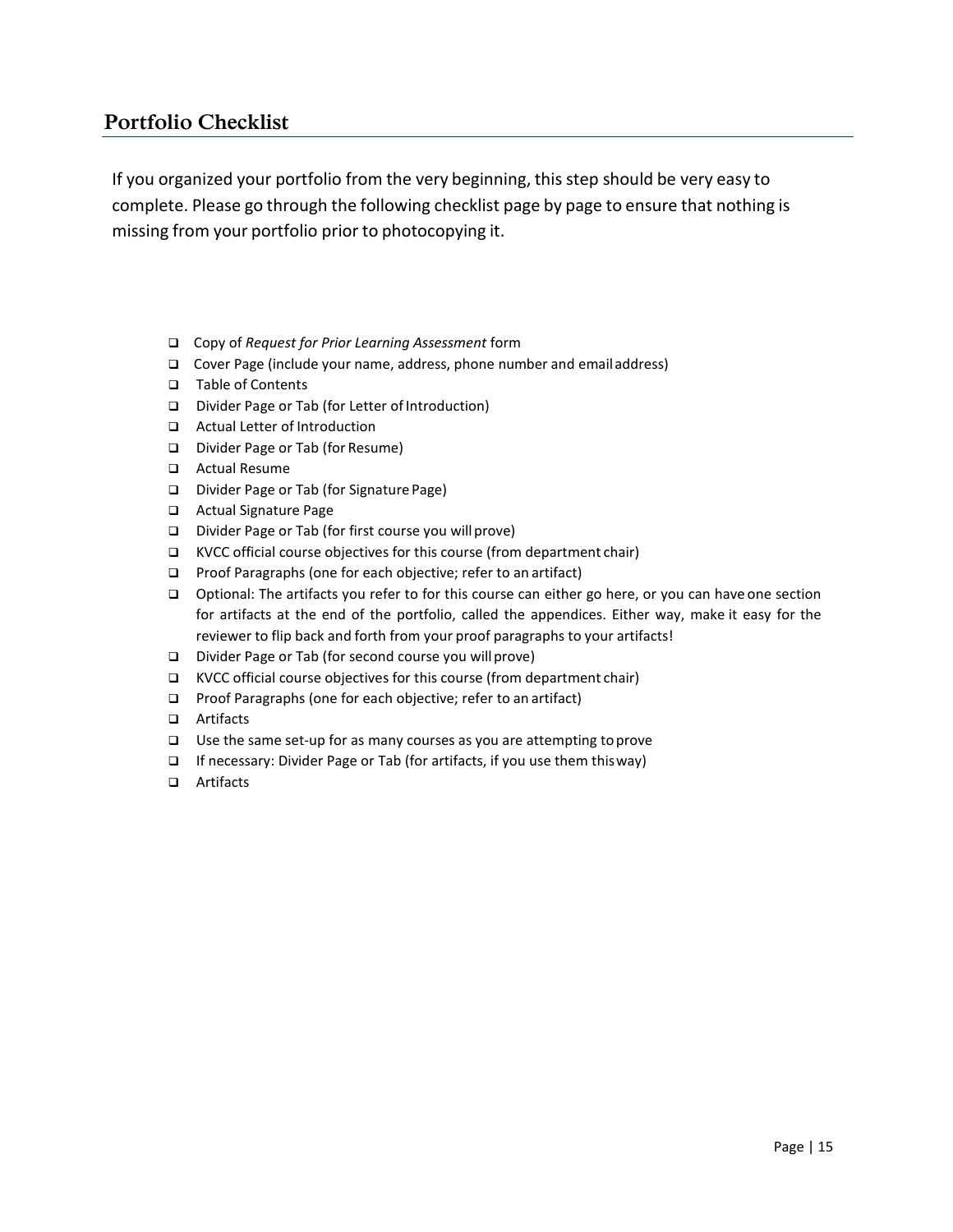

## **PRIOR LEARNING PORTFOLIO**

## <span id="page-16-0"></span>*Statement ofAuthenticity:*

*I certify that the documents contained herein belong to me. All samples, materials and documents were developed by me and fairly represent my abilities, skills and talents.*

Student Signature Date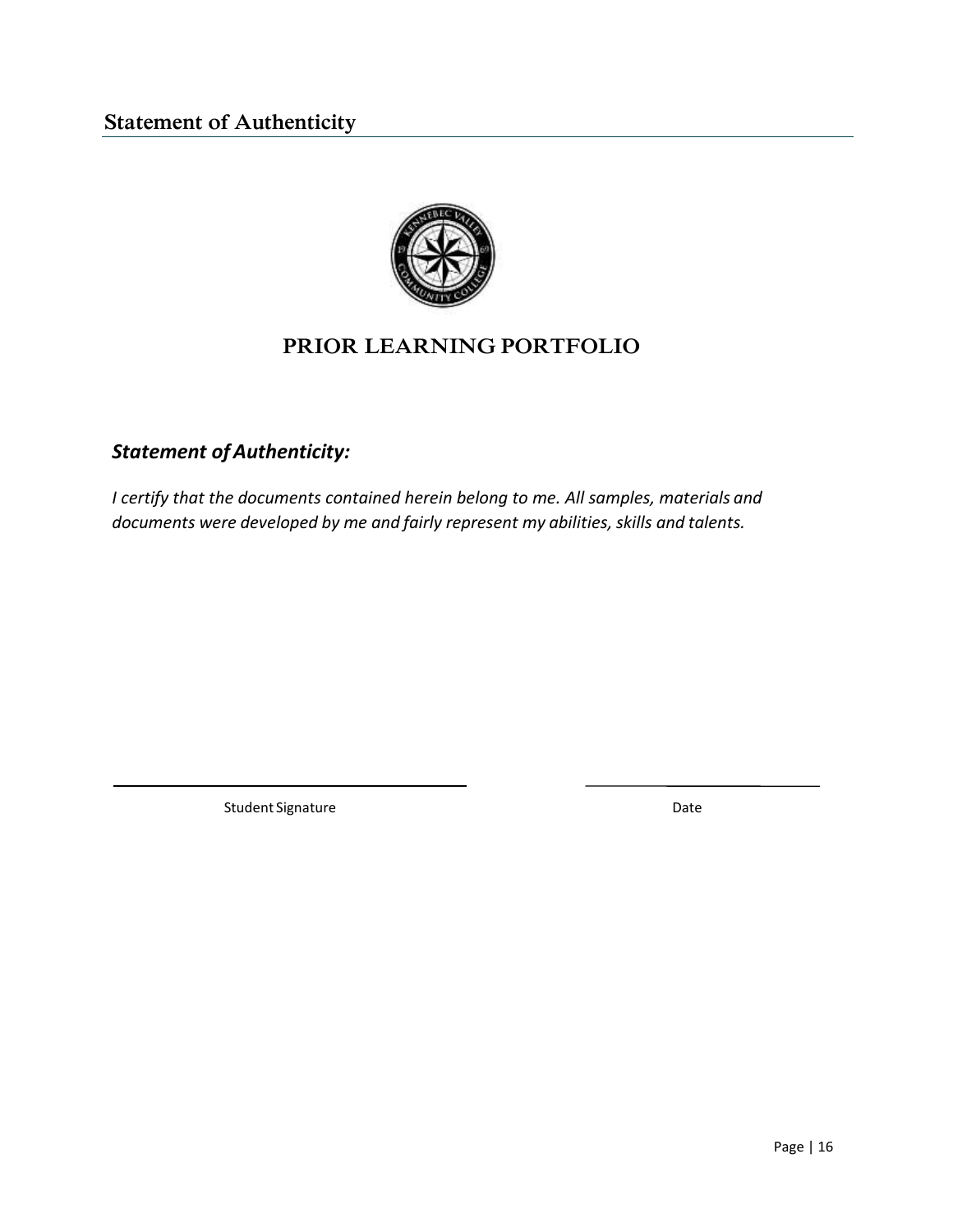### **Interview Preparation**

<span id="page-17-0"></span>The faculty reviewer may request an interview in person or by phone in order to best evaluate your portfolio and discuss your work. As in any interview situation, a few points are worth mentioning. Interviews are partly about content (what is in your portfolio), and partlyabout your professionaldemeanor.

#### *Content*

In terms of content, be completely familiar with your portfolio from the reviewer's perspective. As you create the portfolio, remember your writing, know which artifacts go with which courses, etc. Once it is completely put together, it is easy to feel like you are "all done." However, if you are called in for an interview, you will be expected to be familiar with every document and every detail in order to discuss your work.

If you have taken the time to get a critique from a writing tutor or the portfolio advisor, your academic advisor or your department chair, you will be in a strong position to go into this interview because you will have seen your portfolio through someone else's eyes already. If you have not, you must anticipate what questions or concerns the reviewer may have regarding your portfolio. What questions may they ask in orderto confirm your college level learning? It is your responsibility to look at your portfolio critically and determine which parts of your portfolio are not as strong as other parts. If you take the time to do this, you will be more prepared to defend your portfolio verbally.

### *Professional Demeanor*

Professional demeanor is demonstrated through your professionalism in the interview, which includes the formality of your dress. Professionalism also includesyour handshake, eye contact, listening skills and attitude. Carry yourself confidently and be respectful of the reviewer. Phone interviews should be planned ahead for a timeand place that is free from distractions.